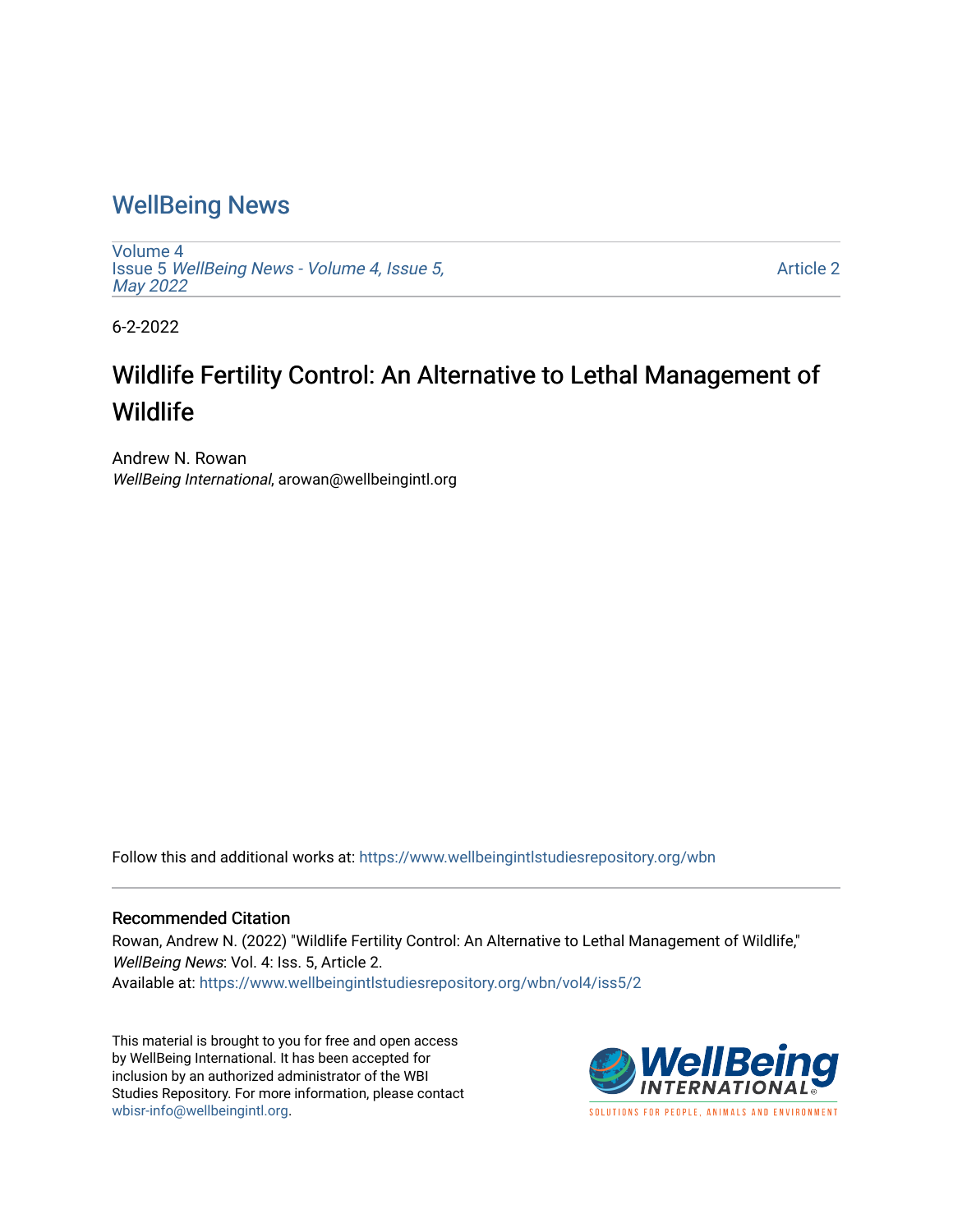

## **Jun 02, 2022 Wildlife Fertility Control: An Alternative to Lethal Management of Wildlife**

**By** [Andrew Rowan, DPhil](https://wellbeingintl.org/author/andrew-rowan-dphil/)

The first international conference on wildlife fertility control was held in Philadelphia in 1987. Subsequently, approximately one such event has been organized every four years (the  $9<sup>th</sup>$  conference being held 35 years after the first). In 2017 and 2022, the Botstiber Institute for Wildlife Fertility Control (Institute) organized the most recent two meetings. The Institute is a new initiative of the Botstiber Foundation in Philadelphia, whose trustees decided to establish a specific program on wildlife fertility control. They founded the Institute in 2016 in partnership with the Humane Society of the United States. While the conference featured the customary talks on wild horse contraception and urban deer, it also included more diverse discussions. For example, topics included pigeon control, contraception attempts of hippopotami in Colombia (escapees from a zoo set up by drug kingpin Pablo Escobar), grey squirrels in the UK, kangaroos in Australia, and baboons in South Africa.

Efforts to control wildlife populations via contraception are relatively recent and have proved to be surprisingly controversial. For example, Australia has a population of wild horses (known as "brumbies") that inhabit various landscapes, including [Kosciuszko National Park](https://www.abc.net.au/religion/the-brumbies-of-kosciuszko-national-park/12402366) in New South Wales. Kosciuszko encompasses a variety of sensitive mountain biomes, and multiple reports conclude that the brumbies threaten those biomes and the endemic native animals they support. Even scientists who promote and adhere to a position known as [Compassionate Conservation](https://www.uts.edu.au/research-and-teaching/our-research/centre-compassionate-conservation/about-us/what-compassionate-conservation) have concluded that contraception and fertility control is not an appropriate option for managing these horses. Lethal control (aerial shooting) of wild horses (brumbies) has been proposed to protect the fragile (Alpine) environments in Kosciuszko. Still, there is widespread public opposition to such an approach, and the conference heard (via remote video) from an Australian Member of Parliament who opposed the brumby culling.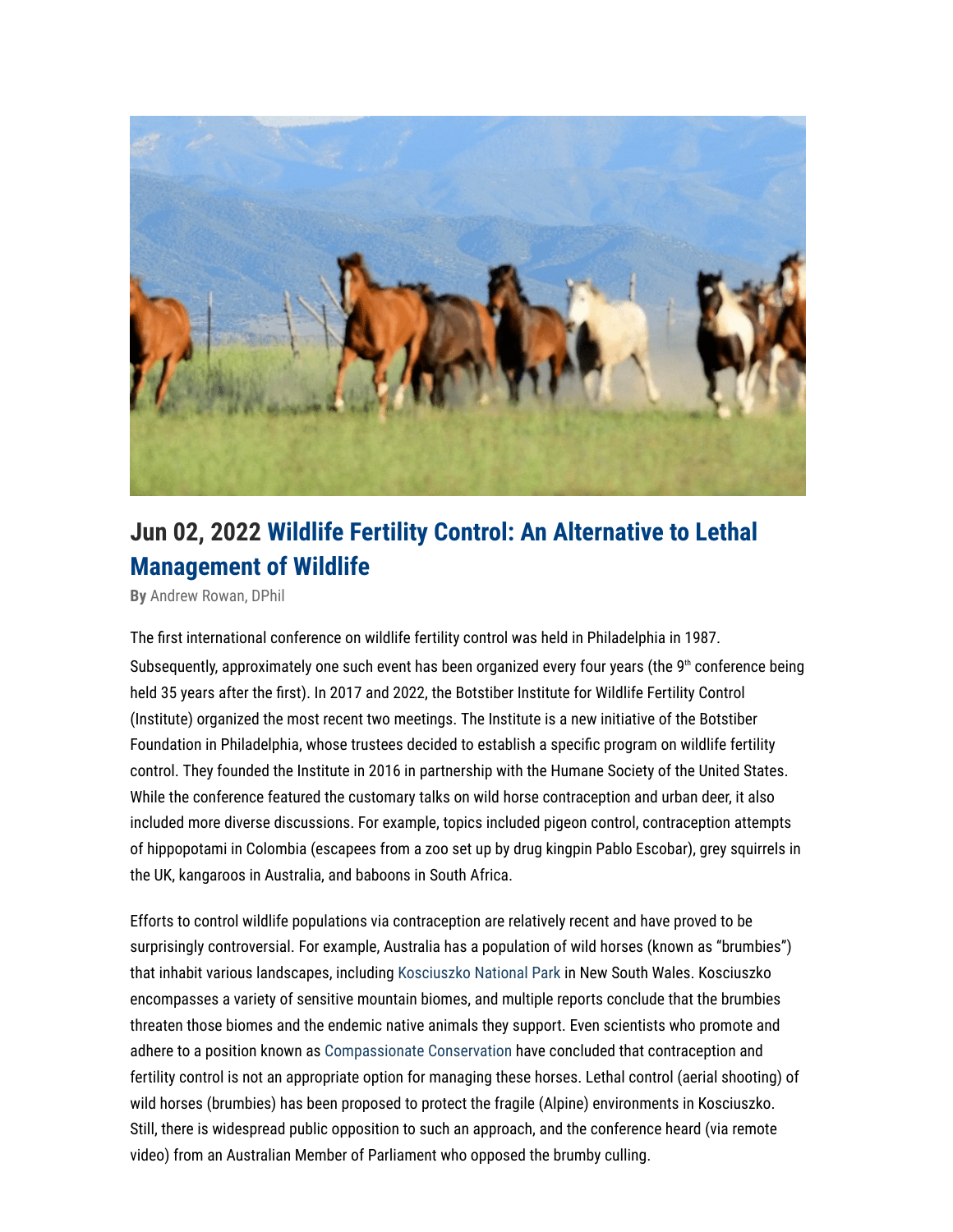The opposition in Australia to lethal control of wild horses mirrors the US debate on equid management. There is widespread US public support for wild horse populations in the United States for similar reasons to Australia. The equid populations are the descendants of the horses who provided significant support for the European colonization of both countries. There have been several efforts to promote non-lethal control options in Australia but, so far, with limited success.

Hunting lobbies view contraception or sterilization to control horse and deer populations as a threat in the US. Nevertheless, fertility control has been successfully applied in some communities where the local authorities have balked at permitting hunters to shoot deer (either with guns or arrows) in dense suburban developments. Two talks at the Botstiber conference addressed such deer population control projects in the New York borough of [Staten Island](https://storymaps.arcgis.com/stories/bffd49bd10b24b379a6c4d701c586230) and the New York suburb of [Hastings-on-Hudson.](https://www.hastingsgov.org/deer-immunocontraception-project) Both talks commented on community concerns about lethal population management and why community managers opted for non-lethal fertility control.

The management of wild horses has also driven considerable innovation in wildlife fertility control. The recent conference included talks by several speakers on the topic. David Jenkins, Assistant Director of Resources and Planning at the Bureau of Land Management (BLM), described the BLM's challenges in managing wild horses and burros on Western ranges. The numbers are undoubtedly impressive. There are approximately 300,000 wild equids (of which 82,000 are horses) on 177 horse management areas (HMAs) encompassing 30 million acres (120,000 square kilometers) of primarily arid or desert landscapes in the Western United States. The BLM estimates that the existing HMAs could support a healthy horse population of fewer than 30,000 animals. Wild horse advocates have recently united behind fertility control (reversible contraception) technologies to manage such animals, but the BLM has been very slow to embrace the available contraceptive options. Contraception on a sufficiently large scale to have a meaningful impact is finally part of wild equid management. However, helicopter gathers are still a core technique for gathering the horses, despite being expensive and dangerous for the horses.

One presentation described a [fascinating invention Roch Hart of Wildlife Protection Management](https://vimeo.com/425495555/31b1bff608) developed to address the challenges of vaccinating wild equids in very open desert landscapes. It is a solar-powered device that microchips horses (for later identification) and immunizes them remotely with an appropriate fertility control agent. The device is placed in the horses' arid areas and baited (with alfalfa). The microchip data are read while the horse is feeding, and the device determines if the horse should be boosted or left alone. The device also collects health data (e.g., body temperature) from the horses. Hart noted that he now has 80,000 data sets from around 50 wild horses. The device answers the general complaint about the difficulty (impossibility?) of contracepting horses in open desert landscapes and produces bonus data on the health status of wild horses.

The conference also featured presentations on elephant and pigeon population control and the contraception of hippopotami in the Magdalena River valley in Colombia in South America. Pablo Escobar, a drug kingpin, built a zoo in Medellin in Colombia and, in 1981, imported four hippos (one male and three females) for his zoo. Escobar was killed in 1993. Most of the zoo animals were removed, but the hippos remained and thrived in the surrounding wetlands and pools of the Magdalena River. There may now be more than 100 Colombian hippos. Public outrage and demonstrations resulted when the Colombian army killed a hippo because it was deemed dangerous. The government then passed legislation to protect the hippos. However, there are now concerns about the potential environmental impact of this invasive